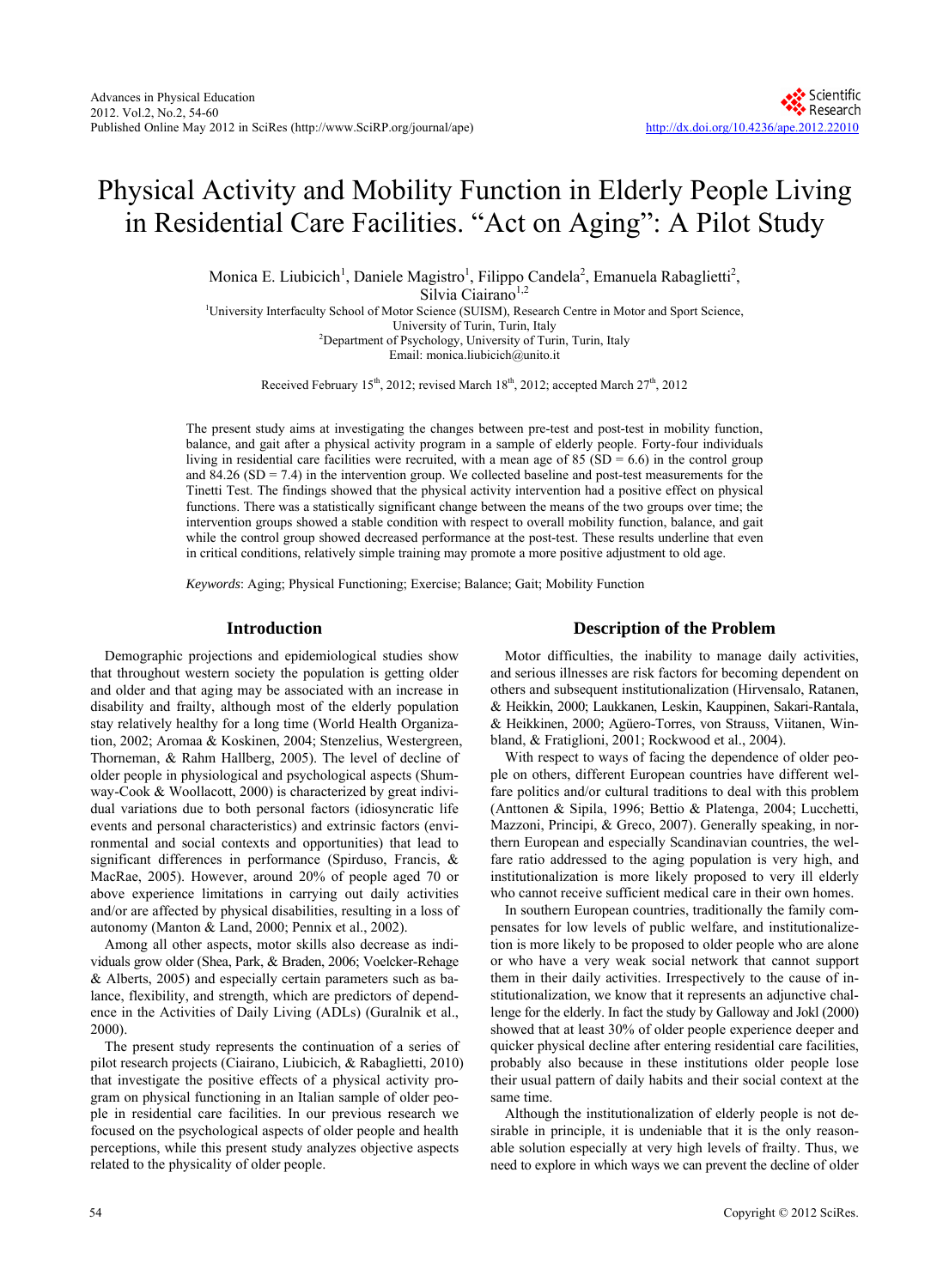people who are also in the precarious condition of institutionalization in order to avoid that this decline becomes a greater loss for the elderly themselves, at a greater cost for society, and to endorse more lively participation within the facilities.

We know that physical activity can be used, also at older ages, for promoting the overall wellbeing of individuals (Galloway & Jokl, 2000). Several studies have shown that physical activity interventions lead to modifications in behavior related to the risk of falls (Barnett, Smith, Lord, Williams, & Baumand, 2003; Suzuki, Kim, Yoshida, & Ishizaki, 2004; Means, Rodell, & O'Sullivan, 2005), since even limited movement can initiate a process of change over the short or medium term (van der Bij, Laurant, & Wensing, 2002). Besides this, as reported in the meta-analysis carried out by Beswick et al., (2008), increasing the amount of daily physical activity reduces the risk of institutionalization, hospital admissions, falls, and disabilities.

Different types of training have proven to be capable of improving the motor skills and the quality of life of elderly people (Baker, Atlantis, & Fiatarone, 2007), in particular if the abilities of each individual are taken into account in terms of intensity and workload. The World Health Organization guidelines (1999) identify aerobic endurance, resistance strength, flexibility, and balance as related to the health of the elderly. Aside from this, these guidelines suggest group physical activity in order to promote increased psycho-social benefits and to provide further motivation to continue the program and persevere in older people. The older people showed some preference for the physical activity programs that include exercises designed to improve balance as well as flexibility and gait (Norton, Galgali, & Campbell, 2001; Day et al., 2002). In compliance with the indications provided by the American College of Sports Medicine (2000), physical activity programs designed for the elderly who are already in residential care facilities have to be addressed at preserving the skills that are functional towards maintaining independence as long as possible, slowing down the processes that may lead to disability, and educating the elderly about an active lifestyle. These indications also emphasize that daily physical activity and physical activity programs may contribute to overall individual wellbeing and play a key role in preventing a wide range of different illnesses. Some interventions showed specific positive effects on strength, flexibility, mobility, and balance (Rydwik, Frandin, & Akner, 2004). What is generally acknowledged is that it is crucial to design interventions that are able to prevent the most negative consequences of institutionalization, like the loss of acceptable levels of autonomy, which in turn may start a negative vicious cycle of constant deterioration. Despite widespread awareness of this, very few studies, especially in countries outside the northern European ones, have addressed the issue of investigating the efficacy of interventions specifically aimed at improving mobility function and/or its stable maintenance, which is the basis for preserving autonomy as long as possible in very old groups of people. The majority of the previous studies concentrated on the younger bracket of the elderly population (aged between 65 and 75) living in normal condi- tions (among others see: Marsh, Miller, Rejeski, Huttona, & Kritchevsky, 2009; Bird, Hill, Ball, & Willimans, 2009). The present study aims at considering older institutionalized elderly in a southern European country.

# **Purpose**

We looked at two groups of older people living in three resi-

dential care facilities to describe the physical functioning changes from pre-test to post-test in relation to their participation in a physical activity program.

The objective of this research is to test the effects of a physiccal activity program on mobility function, in particular balance and gait which are strictly related to walking, in the case of institutionalized elderly people.

We assumed that participating in a physical activity program could improve or at least retain an elderly person's mobility function as a whole and/or in its two components of balance and gait, or keep it constant over time. As anticipated, physical activity may be a protective factor for the institutionalized elderly and it increases so that the individuals can be independent for as long as possible (Fried, Ferrucci, Darer, Williamson, & Anderson, 2004; Gill et al., 2004).

### **Methods**

## **Study Design**

The intervention was introduced in two residential care facilities of the Piedmont region in the north of Italy and another residential care facility, in the same area, was used as the control group: Currently, more than 5000 older people of the Piedmont region live in residential care facilities (Banchero, et al., 2009). First, from the list offered by the Health Office of the Piedmont Region, we selected 30 facilities that have similar features in terms of their accordance to the National Health Service, the number and typology of guests (range from 80 to 120), the intermediate social and economic conditions of the guests (all the guests in these facilities are requested to contrib. ute a small amount for the care they receive), and services offered to the older people (presence of nurses, healthcare operators, physiotherapist, and psychologist). Second, we randomly extracted six of these facilities from the list and all of them agreed to participate in the study. Third, we excluded three of the facilities because we did not find enough self-sufficient seniors in order to create a physical activity group. Then we assigned two of the remaining facilities to the experimental condition and one to the control condition.

The facilities that were selected accommodate both self-sufficient older people (i.e., individuals who can walk, eat, and use the bathroom independently) and dependent older people (requiring assistance in the basic activities of daily life). All of them are private institutions, but linked to the Public Health Service through a funding agreement.

#### **Physical Activity Intervention**

General—This intervention consisted of two one-hour sessions per week for 16 weeks. It was offered to a group of self-sufficient older people living in a residential care facility. The physical activity was done in small groups and qualified instructors conducted the sessions. All the instructors had a university degree in physical education and sports-related fields and were specialized in physical fitness training for the elderly (Ciairano et al., 2006). They were selected on the basis of their results in the university courses "Adapted Physical Activity" and "Health and Old Age". That is, we selected only people who achieved a final grade higher than the 95th percentile of the grade distribution for each of these subjects.

The set of activities was specifically designed for our research. The intervention protocol, as advised by the American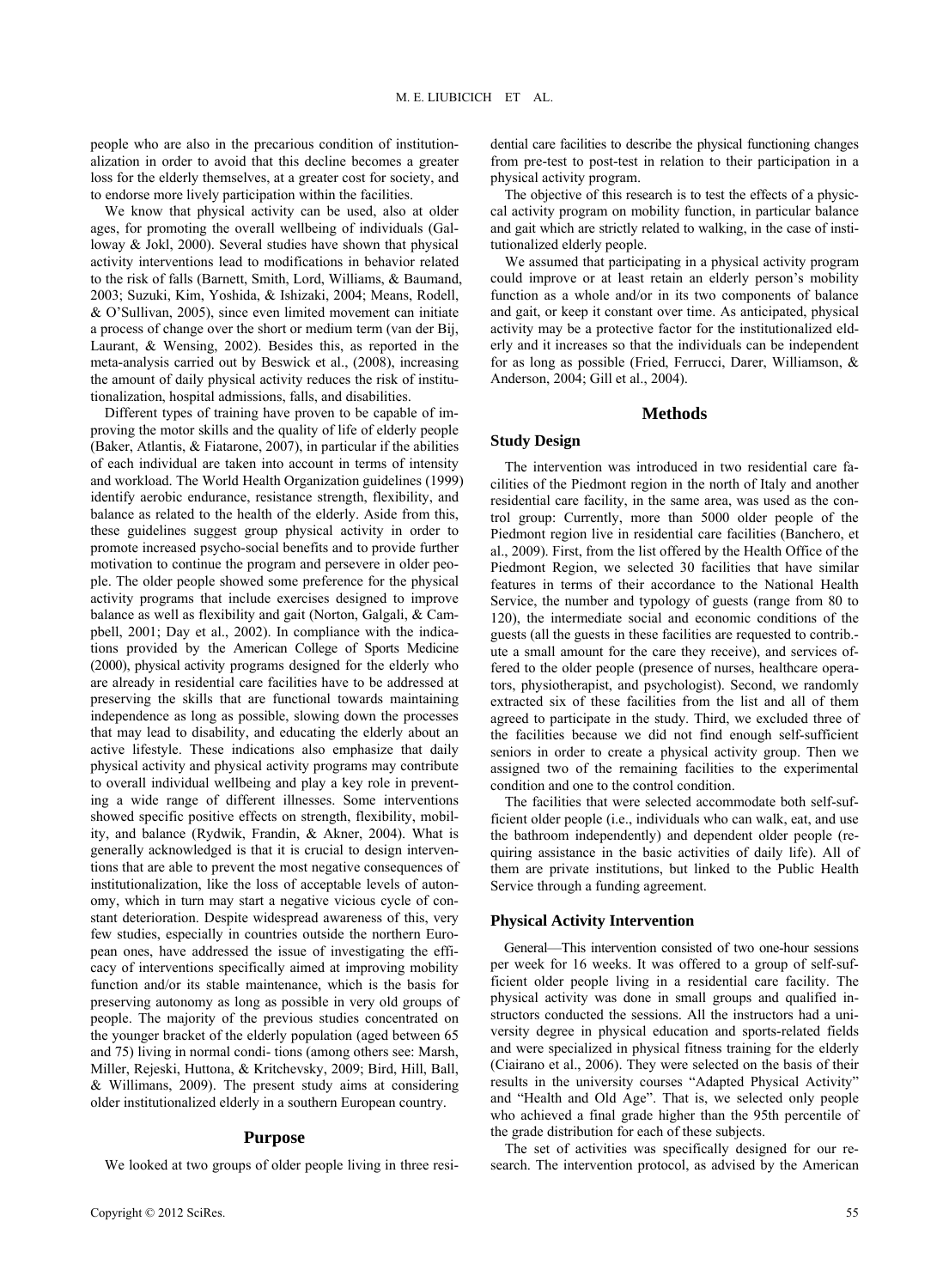College of Sports Medicine (2007), focused on three specific objectives: mobility, balance, and resistance strength. The intervention was organized so as to reproduce the movements and gestures of daily life, considering the three aims above. The intervention was designed with a gradual increase of the parameters of work intensity and complexity of exercise.

#### **Participants**

In each residential care facility the older participants, both the intervention group and the control group, were selected by the director of the residential care facility, who is a trained physician, from among all the older people living in the facility. The three criteria for inclusion were: 1) self-sufficiency (see above), 2) absence of serious chronic and/or acute diseases, and 3) intact cognitive functions, which were directly verified by the researchers. The Mini Mental Test (Folstein & McHugh 1975) was used to evaluate cognitive functions, and all the participants reached or exceeded the minimum score of 23.

First, our study was approved by the Ethical Committee of the University of Turin, and second the participants were informed that participation in the study was voluntary and confidential. All the selected individuals agreed to participate and gave their written informed consent, in accordance with Italian law and the ethical code of the Italian Association of Psychologists (1997).

Those who were included in the experimental group participated in the physical activity program, while the control group was comprised of individuals who did not participate in the program and continued their normal activities planned in the facility. With respect to the physical activity of the older people in the control group, they simply continued their free activity of walking in the facility's garden since they are self-sufficient individuals.

The sample comprised of 44 people, 16 of whom were males (36%; 2 in the control group and 14 in the experimental group) and 28 females (64%; 9 in the control group and 19 in the experimental group). We did not find differences between the experimental and control group ( $\chi$  = 2,1, d.f. = 1,  $p$  = .27). The mean age was  $85$  (SD = 6.6) for the control group and  $84.26$  $(SD = 7.4)$  for the experimental group (t-test = -.34, d.f. = 41, *p* = .73). All the participants lived in the residential care facility permanently. With regard to marriage status, the majority were widows/widowers ( $N = 26$ ) or married ( $N = 8$ ), while others had never married ( $N = 7$ ), or were divorced ( $N = 3$ ): No dif0 ferences were found between the experimental and control group ( $\chi$  = 3,7, d.f.= 3,  $p$  = 29). In terms of education, two levels were considered: "low", corresponding to compulsory education (only primary school) and "high", corresponding to additional non-compulsory education (more than primary school). 0In this case we also did not find significant differences between the two groups ( $\gamma = 2,1, d.f. = 1, p = .64$ ). The average level of education of the men and women in the sample was in line with that of the age-matched national population (National Institute of Statistics, 2006; Costa, Migliardi, & Gnavi 2006). In fact, 75% of the participants had received only compulsory education, exactly like about 70% of the national population. Former occupations were divided into manual  $(N = 31)$  and non-manual labor ( $N= 13$ ) and there were no differences between the experimental and control group ( $\chi$  = 3,2, d.f. = 1, *p* =.35). With regard to previous participation in organized exercise or sporting activities, the majority of individuals  $(N = 27)$  had never participated and there were no differences between the experimental and control group ( $\chi$  = 1,3, d.f.= 1,  $p$  = 31). The main characteristics of the participants are described in **Table 1**.

#### **Procedure**

The mobility functions (Köpke & Meyer, 2006) of balance and gait in the elderly were assessed using the Tinetti Test (Tinetti, 1986). The version of the Tinetti Test used for this study included a total of 16 items that corresponded to the mobility functions: 9 items corresponded to balance, and 7 to gait. Of the items, 11 had a score ranging from 0 to 2, 6 items had a score ranging from 0 to 1, with a maximum total score of 28 for mobility functions. The maximum scores were 16 for balance and 12 for gait. The higher the total score, the better the performance. All participants had to perform the Tinetti Test twice, during the pre-test and post-test.

#### **Data and Statistical Analysis**

We ran repeated measures analyses of variance for each of the aspects considered in the present study. In every model, we examined one between-factor experimental condition (intervenetion and control group) and one within-factor condition of time (pre-test and post-test). In addition, we examined the interaction term between the experimental condition and the time.

#### **Results**

In general, the intervention group and the control group differed with respect to the mobility function (total Tinetti Test) as well as balance (Tinetti Test balance subscale) and gait (Tinetti Test gait subscale) (**Table 2**). Mobility function was higher in the intervention group (19.48 vs. 7.95); balance was also higher in the intervention group (11.78 vs. 4.36), and the same was true for gait (7.82 vs. 3.31).

The differences between the intervention and the control group were statistically significant for the mobility function (F  $= 26.72, p < .001, \eta^2 = .383$ , balance (F = 34.43, *p* < .002,  $\eta^2$ )  $= .445$ ), and gait (F = 14.08,  $p < .001$ ,  $\eta^2 = .247$ ).

As for the effects of the intervention (**Figure 1**), mobility function decreased between the pre-test and post-test in the control group (from 11.36 to 4.54), while it remained relatively stable in the intervention group (from 20.09 to 18.88). The interaction between the condition and the time was significant and there were noticeable differences concerning the decrease in mobility function between the intervention group and the control group (F = 7.15,  $p < .011$ ,  $p^2 = .143$ ).

For what concerns balance (**Figure 2**), a decrease between the pre-test and post-test was observed in the control group (from 6.64 to 2.64), while it remained relatively stable in the experimental group (from 11.97 to 11.59). The interaction between condition and time was significant, the decrease in balance was markedly different when looking at the intervention group and the control group (F = 7.24,  $p < .010$ ,  $\eta^2 = .144$ ).

Finally, the control group (**Figure 3**) showed a decrease in gait (from 4.73 to 1.91), while the intervention group remained stable (from 8.24 to 8.24). Also in this case, there were significant differences in the decrease of their gait (F = 5.26,  $p < .027$ ,  $\eta^2 = .109$ ).

In general, the effect of the intervention explains a proportion of variance—around 10% - 15%—which is reasonably high when considering the small sample size of the present study according to Cohen (1988).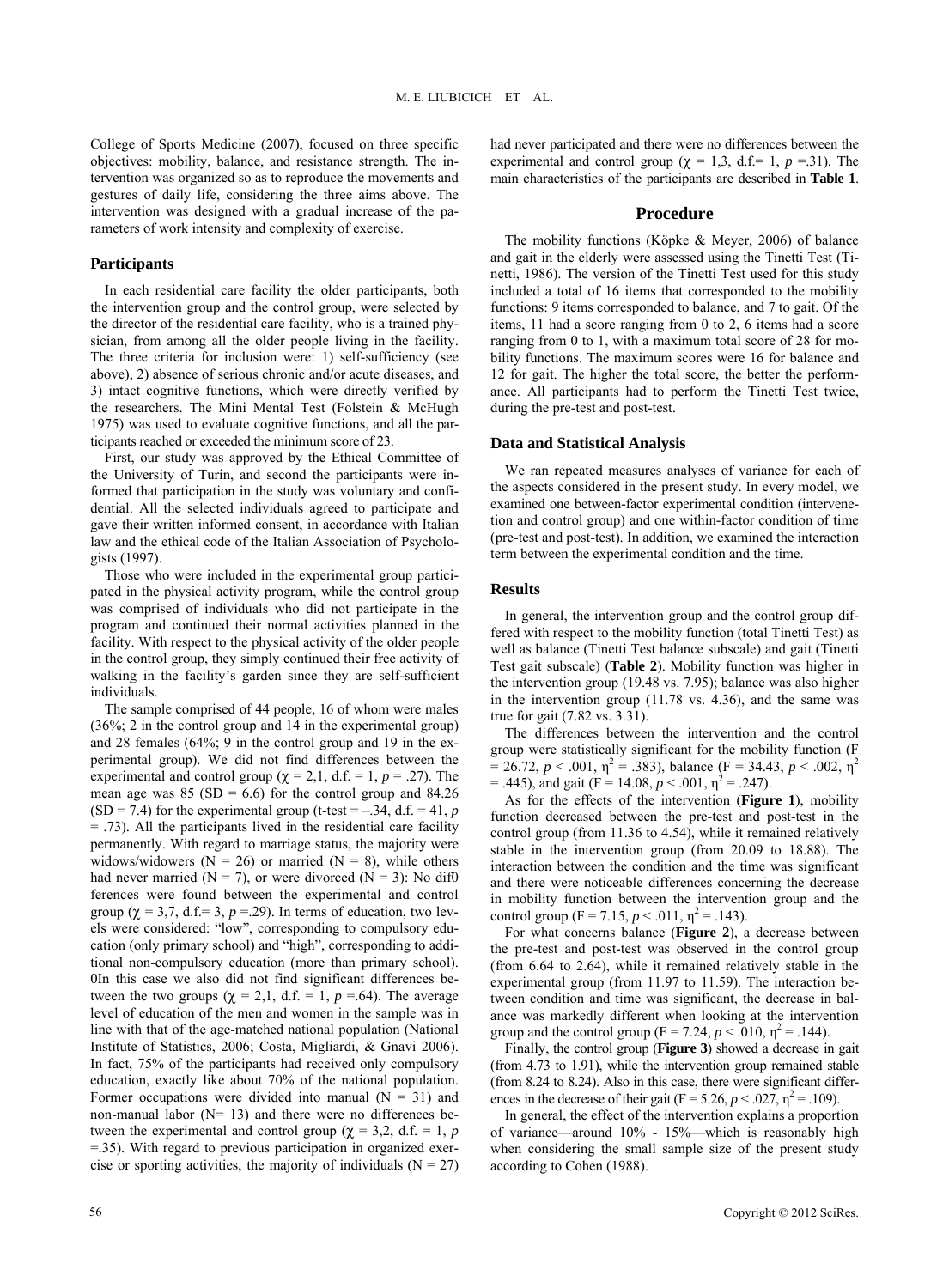#### **Table 1.**

Characteristics of participants (N, %).

| <b>Variable</b>                           | Category                 |          | Group         |                     |      |  |  |  |
|-------------------------------------------|--------------------------|----------|---------------|---------------------|------|--|--|--|
|                                           |                          |          | Control       | <b>Experimental</b> |      |  |  |  |
|                                           |                          | N        | $\frac{0}{0}$ | $\mathbf N$         | $\%$ |  |  |  |
| Gender                                    | Female                   | 9        | 82            | 19                  | 58   |  |  |  |
|                                           | Male                     | 2        | 18            | 14                  | 42   |  |  |  |
|                                           | N <sub>0</sub>           | 8        | 73            | 19                  | 58   |  |  |  |
| Past participation in physical activities | Yes                      | 3        | 27            | 14                  | 42   |  |  |  |
|                                           | North Italy              | 10       | 91            | 30                  | 91   |  |  |  |
| <b>Original Region</b>                    | Center Italy             |          |               | $\overline{2}$      | 6    |  |  |  |
|                                           | South Italy              |          | 9             |                     | 3    |  |  |  |
|                                           | Never married            |          | 9             | 6                   | 18   |  |  |  |
|                                           | Married                  |          | 9             | $\overline{7}$      | 21   |  |  |  |
| <b>Family condition</b>                   | Widow                    | 9        | 82            | 17                  | 52   |  |  |  |
|                                           | Divorced                 |          |               | 3                   | 9    |  |  |  |
| Past job                                  | Manual                   | 10       | 91            | 21                  | 64   |  |  |  |
|                                           | Non manual               |          | 9             | 12                  | 36   |  |  |  |
| Level of education                        | Only Primary School      | 9        | 82            | 24                  | 73   |  |  |  |
|                                           | More than Primary School | 2        | 18            | 9                   | 27   |  |  |  |
| Age                                       | Mean (SD)                | 85 (6.6) |               | 84.26 (7.4)         |      |  |  |  |

## **Table 2.**

Results of repeated measures ANOVA*.* Mean (M), Standard Deviation (DS), Main Effects (ME), and interaction effects (IE) for the dependent variables related to mobility functions of elderly people.

| Dependent<br>variables | Group            |                       | Time              |                    | Group * Time            |                          |                              |                               |                                                  |                                                        |                                                       |
|------------------------|------------------|-----------------------|-------------------|--------------------|-------------------------|--------------------------|------------------------------|-------------------------------|--------------------------------------------------|--------------------------------------------------------|-------------------------------------------------------|
|                        | Control<br>M(SE) | Experimental<br>M(SE) | Pre-test<br>M(SE) | Post-test<br>M(SE) | Control<br>Pre<br>M(SE) | Control<br>Post<br>M(SE) | Experimental<br>Pre<br>M(SE) | Experimental<br>Post<br>M(SE) | <b>ME</b><br>Group                               | ME<br>Time                                             | IE<br>Group $*$<br>Time                               |
| Tinetti<br>Total       | 7.95<br>(1.93)   | 19.48<br>(1.1)        | 15.73<br>(1.29)   | 11.71<br>(1.17)    | 11.36<br>(2.24)         | 4.54<br>(2.04)           | 20.09<br>(1.27)              | 18.88<br>(1.16)               | $F(1,43) = 26.72$<br>p < .001<br>$n^2$ = .383    | $F(1,43) = 14.63$<br>p < .001<br>$\mathbf{u}^2 = .254$ | $F(1,43) =$<br>7.15<br>$p \le 0.011$<br>$n^2 = 0.143$ |
| Tinetti<br>Balance     | 4.36<br>(1.06)   | 11.78<br>(.60)        | 9.30<br>(.70)     | 7.11<br>(.69)      | 6.64<br>(1.22)          | 2.64<br>(1.19)           | 11.97<br>(.70)               | 11.59<br>(.68)                | $F(1,43) = 34.43$<br>p < .002<br>$n^2 = .445$    | $F(1,43) = 10,62$<br>p < .001<br>$n^2 = .198$          | $F(1,43) = 7.24$<br>p < .010<br>$\eta^2 = .144$       |
| Tinetti<br>Gait        | 3.31<br>(1.04)   | 7.82<br>(.60)         | 6.48<br>(.67)     | 4.66<br>(.60)      | 4.73<br>(1.17)          | 1.91<br>(1.04)           | 8.24<br>(.67)                | 8.24<br>(.67)                 | $F(1,43) = 14.08$<br>p < .001<br>$\eta^2 = .247$ | $F(1,43) = 17.52$<br>p < .001<br>$\eta^2 = .289$       | $F(1,43) = 5.26$<br>p < .027<br>$\eta^2 = .109$       |





**Figure 1.** Figure 1. Figure 2. **Figure 2. Figure 2. Figure 2. Figure 2. Figure 2. Example 2. Example 2. Example 2. Example 2. Example 2. Example 2. Example 2. Example 2. Example 2. Example 2.** Mobility function.

Mean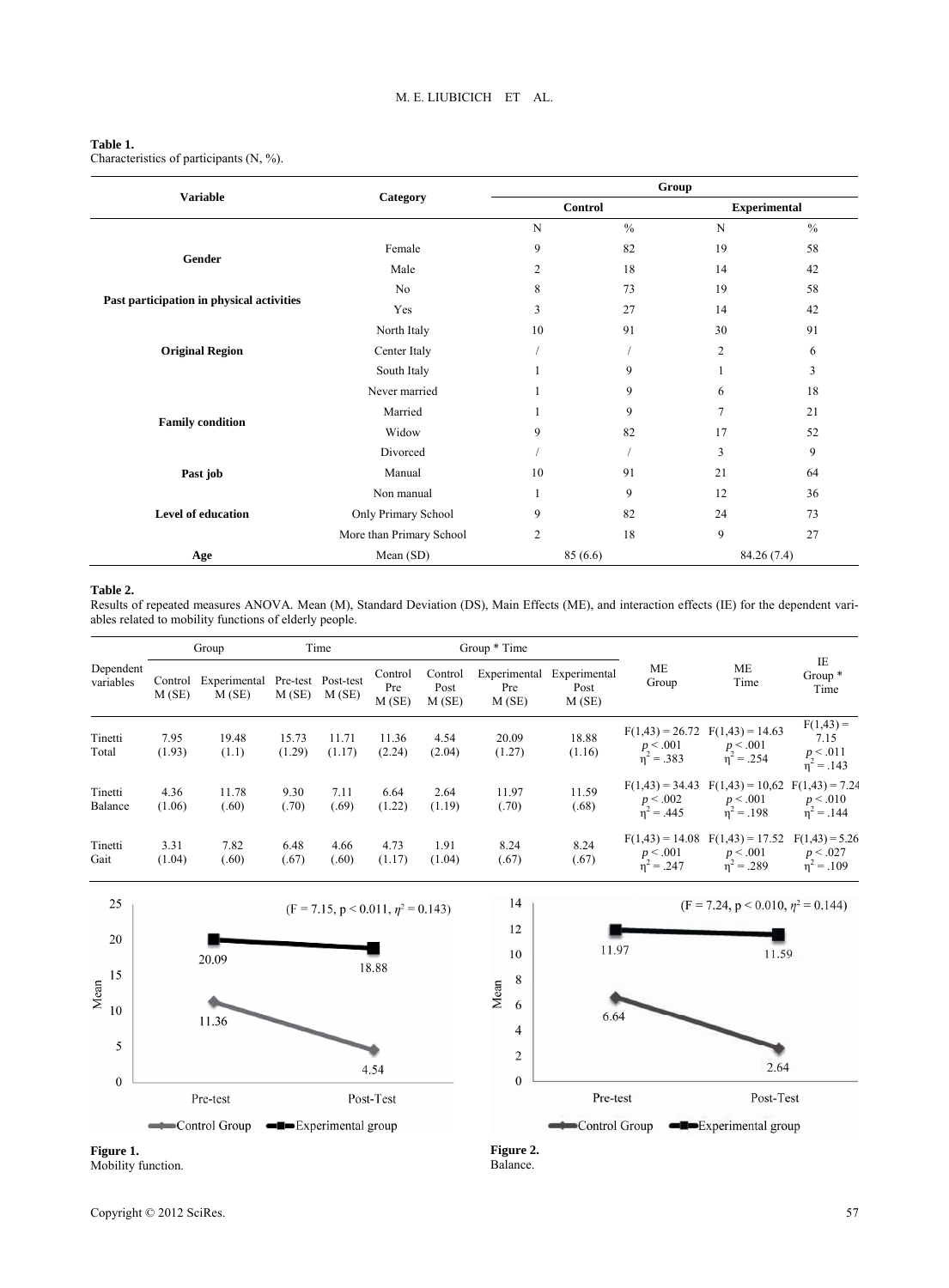

Gait.

### **Discussion**

The objective of this study was to investigate how participation in a physical activity program affects the mobility functions of a group of elderly people staying in residential care facilities, focusing in particular on its effects on balance and gait. As for the first research hypothesis, we wanted to determine if participating in a physical activity program can improve an elderly person's mobility function or keep it stable over time. Mobility, understood as the ability to independently move around in one's environment, is a fundamental expression of an individual's autonomy. A decrease in mobility function is often a predictor of future health issues that might lead to disability. In line with the reference literature about the effects of physical activity on a comparable sample with a similar health condition and age, (Nakagawa et al., 2008; Netz, Wu, Becker, & Tenenbaum, 2005; Snow, Shaw, Winters, & Witzke, 2000), the results of our research seem to point to physical activity as an indispensable tool to preserve residual skills and to curb their loss, which is fundamental in order to be independent when walking.

Secondly, we assumed that our specifically designed physical activity program would improve both the balance and gait of institutionalized elderly people and preserve these over time. Our results concerning balance and gait are very similar to those reported in the literature. Indeed, physical activity programs based on resistance strength training presented to samples of institutionalized older people do help preserve their lower limb strength or slightly increase it (Jessup, Horne, Vishen, & Wheeler, 2003), which is directly related to walking autonomously. As for balance, issues such as the physiological aging process, the loss of straightening reflexes, a decrease in muscular strength to preserve an upright posture, the vulnerability of sensory organs, as well as an increase in swaying justify the postural instability typical of the older ages. Hence, elderly individuals must concentrate and completely focus their attention in order to keep their balance. The various components of gait undergo changes simply due to the natural aging process. The initiation of steps, its height, continuity and symmetry, path deviation, and turning while walking are components of gait that mirror an older person's confidence and efficiency in walking. If difficulties in keeping one's balance and walking are ascertained through the Tinetti Test (Tinetti, 1986), this can help predict an increased risk of falls. As for the assumption that the older individuals who participated in our physical activity program improved or retained these functions

to a higher extent than the control group, the results indicate that walking skills were preserved in the intervention group more so than in the control group. Our research seems to support the hypothesis that physical activity programs can trigger positive changes even in the short term, thus enabling elderly individuals to better manage those actions that imply simple movements, such as moving from place to place within one's dwelling, going to the bathroom autonomously, and taking short walks.

When comparing the intervention group to the control group, the variation between pre-test and post-test data in relation to the age of the sample and to the institutionalized condition, highlights the protective function played by physical activity on the health of the older elderly, for whom a good overall physiccal condition is a key precondition for an independent daily life. Facing and accepting the challenges of a changing body, rediscovering the joys of movement, and socializing, as well as once again learning to trust oneself, preserving one's skills and applying them to daily living in order to retain one's autonomy as long as possible—all of this can be turned into a great chance to promote health and to prevent a wide range of risks faced by the elderly.

The limitations of this study mainly concern the small number of individuals in the sample, justified by the difficulties in recruiting older people living in residential care facilities that were self-sufficient and met the criteria of our research. Residential care facilities in Italy are actually becoming more and more the places where the oldest elderly live in a situation of frailty and are no longer able to lead a fully independent life (Banchero et al., 2009). Moreover, their dependence on others in daily life activities is most likely linked to the progress of old age and to the fact that some debilitating diseases have become chronic.

Despite the limitations concerning the sample type, some stimulating observations can be drawn from our study. Firstly, this study is one of the first research projects carried out in Italian residential care facilities with the purpose of investigating the effects of motor training on a sample of institutionalized older people. The reference literature mostly regards intervenetions carried out in northern European and north American countries, which are not indicative of the Italian context that is characterized by a different social and healthcare system and in which the elderly are mostly looked after by their relatives.

Secondly, this study fits into the new line of research on the most frail segment of the population—the older elderly in residential care facilities—evidence that frailty is a process that requires great attention in the future from researchers in order to predict those elderly who are at risk of ADL dependence and to identify effective interventions, such as physical training programs, to prevent or delay the onset of dependence (Guilley et al., 2008). Moreover, individual psychological resources can play an important role in the maintenance of these benefits in the short and medium term: in the oldest of the elderly the maintenance of these activities is strategic for both physical and psychological wellbeing (Caplan & Schooler, 2003).

#### **Conclusion**

Considering the growing numbers of the weaker portion of the population, made up of people over 80 who live in a institution, this study proves that simple physical activity programs, conducted by suitably trained instructors with a degree in physical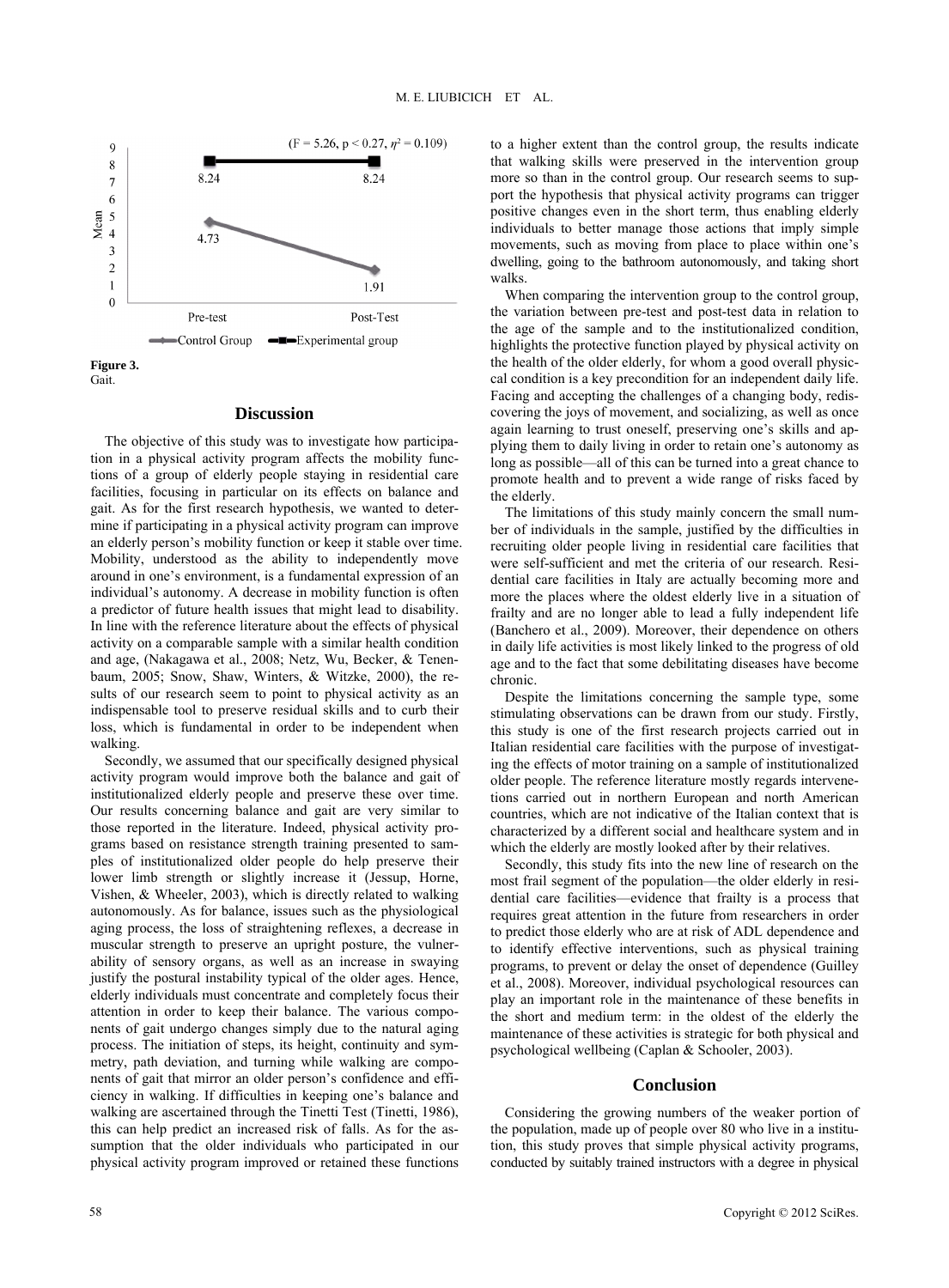education or sports-related fields, can bring about changes in the physical functioning of the elderly. Setting realistic goals and designing activity protocols that take scientific evidence into consideration (in relation to the type, intensity, and frequency of the physical training) might lead to constructing and implementing interventions that are useful to improving the general adjustment of citizens and their quality of life.

#### **Acknowledgements**

The authors acknowledge Regione Piemonte, Assessorato Ricerca, Innovazione e Sviluppo Bando Scienze Umane 2009, for contributing to this ACT ON AGEING pilot study.

#### **REFERENCES**

- Associazione Italiana di Psicologia (1997). Codice Etico della ricerca psicologica. URL (last checked 5 October 2011). http://www.mopi.it/docs/cd/aipcode.pdf
- Agüero-Torres, H., von Strauss, E., Viitanen, M., Winbland, B., & Fratiglioni, L. (2001). Institutionalization in the elderly: The role of chronic diseases and dementia. Cross-sectional and longitudinal data from a population-based study. *Journal of Clinical Epidemiology, 54,* 795-801. [doi:10.1016/S0895-4356\(00\)00371-1](http://dx.doi.org/10.1016/S0895-4356(00)00371-1)
- American College of Sports Medicine (2007). Physical activity and public health in older adults: Recommendation from the American college of sports medicine and the American heart association. *Journal of the American Heart Association, 116,* 1094-1105. [doi:10.1116/CIRCULATIONAHA.107.185650](http://dx.doi.org/10.1116/CIRCULATIONAHA.107.185650)
- American College of Sports Medicine (2000). *ACSM's guidelines for exercise testing and prescription* (6th ed). Baltimore, ML: Lippincott, Williams & Wilking.
- Anttonen, A., & Sipila, J. (1996). European social care services: Is it possible to identify models? *Journal of European Social Policy, 6,* 87-100. [doi:10.1177/095892879600600201](http://dx.doi.org/10.1177/095892879600600201)
- Aromaa, A., & Koskinen, S. (2004). *Health and Functional Capacity in Finland: Baseline Results of the Health 2000 Health Examination Survey.* Helsinki: National Public Health Institute.
- Baker, M. K., Atlantis, E., & Fiatarone Singh, M. A. (2007). Multimodal exercise programs for older adults. *Age and Ageing, 36,* 375- 381. [doi:10.1093/ageing/afm054](http://dx.doi.org/10.1093/ageing/afm054)
- Banchero, A., Bianchetti, A., Brizioli, E., Casanova, G., Gori, C., Guaita, A., & Trabucchi, M. (2009). *L'Assistenza Agli Anziani Non Autosufficienti in Italia*. Maggioli Editore, IRCCS-INRCA, Santarcangelo di Romagna.
- Barnett, A., Smith, B., Lord, S.R., Williams, M., & Baumand, A. (2003). Community-based group exercise improves balance and reduces falls in at-risk older people: A randomized controlled trial. *Age and Ageing, 32,* 407-414. [doi:10.1093/ageing/32.4.407](http://dx.doi.org/10.1093/ageing/32.4.407)
- Beswick, A. D., Rees, K., Dieppe, P., Ayis, S., Gooberman-Hill, R., Horwood, J., & Ebrahim, S. (2008). Complex interventions to improve physical function and maintain independent living in elderly people: A systematic review and meta-analysis. *Lancet, 371,* 725- 735. [doi:10.1016/S0140-6736\(08\)60342-6](http://dx.doi.org/10.1016/S0140-6736(08)60342-6)
- Bettio, F., & Platenga J. (2004). Comparing care regimes in Europe. *Feminist Economics, 10,* 85-113.
- [doi:10.1080/1354570042000198245](http://dx.doi.org/10.1080/1354570042000198245)
- Bird, M., Hill, K., Ball, M., & Willimans A. D. (2009). Effects of resistance and flexibility exercise intervention on balance and related measures in older adults. *Journal of Aging and Physical Activity, 17,* 444-454.
- Caplan, L. J., & Schooler, C. (2003). The roles of fatalism, self-confidence, and intellectual resources in the disablement process in older adults. *Psychology and Aging, 18,* 551-561. [doi:10.1037/0882-7974.18.3.551](http://dx.doi.org/10.1037/0882-7974.18.3.551)
- Ciairano, S., Liubicich, M., & Rabaglietti, E. (2010). The effects of a physical activity programme on the psychological wellbeing of older people in a residential care facility: An experimental study. *Ageing & Society, 30,* 609-626. [doi:10.1017/S0144686X09990614](http://dx.doi.org/10.1017/S0144686X09990614)
- Ciairano, S., Musella, G., Gemelli, F., Liubicich, M., Rabaglietti, E., & Roggero, A. (2006). Un intervento di promozione dell'attività motoria e la salute fisica e psicologica degli anziani all'interno di una residenza: valutazione di processo e di risultato. *Giornale Italiano di Psicologia dello Sport, 1,* 3-11.
- Cohen, J. (1988). *Statistical power analysis for the behavioral science*. Hillsdale, NJ: Lawrence Erlbaum Associates.
- Costa, G., Migliardi, A., & Gnavi, R. (2006). *Verso un profilo di salute (towards a profile of health)*. Turin: Servizio Centrale Comunicazioni.
- Day, L., Fildes, B., Gordon, I., Fitzharris, M., Flamer, H., & Lord, S. (2002). Randomized factorial trial of falls prevention among older people living in their own home. *British Medical Journal, 325,* 128- 135. [doi:10.1136/bmj.325.7356.128](http://dx.doi.org/10.1136/bmj.325.7356.128)
- Folstein, M., Folstein, S., & McHugh, P. R. (1975). Mini-mental state: A practical method for grading the cognitive state of patients for the clinician. *Journal of Psychiatric Research, 12,* 189-198. [doi:10.1016/0022-3956\(75\)90026-6](http://dx.doi.org/10.1016/0022-3956(75)90026-6)
- Fried, L. P., Ferrucci, L., Darer, J., Williamson, J. D., & Anderson, G. (2004). Untangling the concepts of disability, frailty, and comorbidity: Implications for improved targeting and care. *Journal of Gerontology: Medical Science, 59,* 255-263.
- Galloway, M. T., & Jokl, P. (2000). Aging successfully: The importance of physical activity in maintaining health and function. *Journal of the American Academy of Orthopedic Surgeons, 8,* 37-44.
- Gill, T. M., Baker, D. I., Gottschalk, M., Peduzzi, P. N., Allore, H., & Van Ness, P. H. (2004). A prehabilitation program for the prevention of functional decline: effect on higher-level physical function. *Archives of Physical Medicine and Rehabilitation, 85,* 1043-1049. [doi:10.1016/j.apmr.2003.10.021](http://dx.doi.org/10.1016/j.apmr.2003.10.021)
- Guilley, E., Ghisletta, P., Armi, F., Berchtold, A., Lalive d'Epinay, C., Michel, J. P., de Rebaupierre, A. (2008). Dynamics of frailty and ADL dependence in a five-year longitudinal study of octogenarioans. *Research on Aging, 30,* 299-317. [doi:10.1177/0164027507312115](http://dx.doi.org/10.1177/0164027507312115)
- Guralnik, J. M., Ferrucci, L., Pieper, C. F., Leveille, S. G., Markides, K. S., & Ostir, G. V. (2000). Lower extremity function and subsequent disability: Consistency across studies, predictive models, and value of gait speed alone compared with the Short Physical Performance Battery. *Journal of Gerontology Series A Biological Sciences Medical Sciences, 55A,* M221-M231. [doi:10.1093/gerona/55.4.M221](http://dx.doi.org/10.1093/gerona/55.4.M221)
- Hirvensalo, M., Rantanen, T., & Heikkinen, E. (2000). Mobility difficulties and physical activity as predictor of mortality and loss of independence in the community-living older population. *Journal of the American Geriatrics Society, 48,* 493-498.
- Jessup, J. V., Horne, C., Vishen, R. K., & Wheeler, D. (2003). Effects of exercise on bone density, balance, and self-efficacy in older women. *Biological Research for Nursing, 4,* 171-180. [doi:10.1177/1099800402239628](http://dx.doi.org/10.1177/1099800402239628)
- Köpke, S., & Meyer, G. (2006). The Tinetti Test: Babylon in geriatric assessment. *Zeischrift fur Gerontologie und Geriatie, 39,* 288-291.
- Laukkanen, P., Leskinen, E., Kauppinen, M., Sakari-Rantala, R., & Heikkinen, E. (2000). Health and functional capacity as predictors of community dwelling among elderly people. *Journal of Clinical Epidemiology, 53,* 257-265. [doi:10.1016/S0895-4356\(99\)00178-X](http://dx.doi.org/10.1016/S0895-4356(99)00178-X)
- Lucchetti, M., Mazzoni, E., Principi, A., & Greco, C. (2007). Promoting health and preventing chronic degenerative pathologies for elders: The empirical scenario in Italy. *Educational Gerontology, 33,* 867- 880. [doi:10.1080/03601270701569135](http://dx.doi.org/10.1080/03601270701569135)
- Manton K. G., & Land K. C. (2000). Active life expectancy estimates for the US elderly population a multidimensional continuo-mixture model of functional change applied to completed cohorts, 1982-1996. *Demography, 37,* 253-265. [doi:10.2307/2648040](http://dx.doi.org/10.2307/2648040)
- Marsh, A. P., Miller, M. E., Rejeski, J., Huttona, S. L., & Kritchevsky, S. B. (2009). Lower extremity muscle function after strength or power training in older adults. *Journal of Aging and Physical Activity, 17,* 416-443.
- Means, K., Rodell, D., & O'Sullivan, P. (2005). Balance, mobility and falls among community-dwelling elderly person. *American Journal of Physical Medicine and Rehabilitation, 84,* 238-250. [doi:10.1097/01.PHM.0000151944.22116.5A](http://dx.doi.org/10.1097/01.PHM.0000151944.22116.5A)
- Nakagawa, K., Inomata, N., Konno, Y., Nakasawa, R., Hagiwara K., &